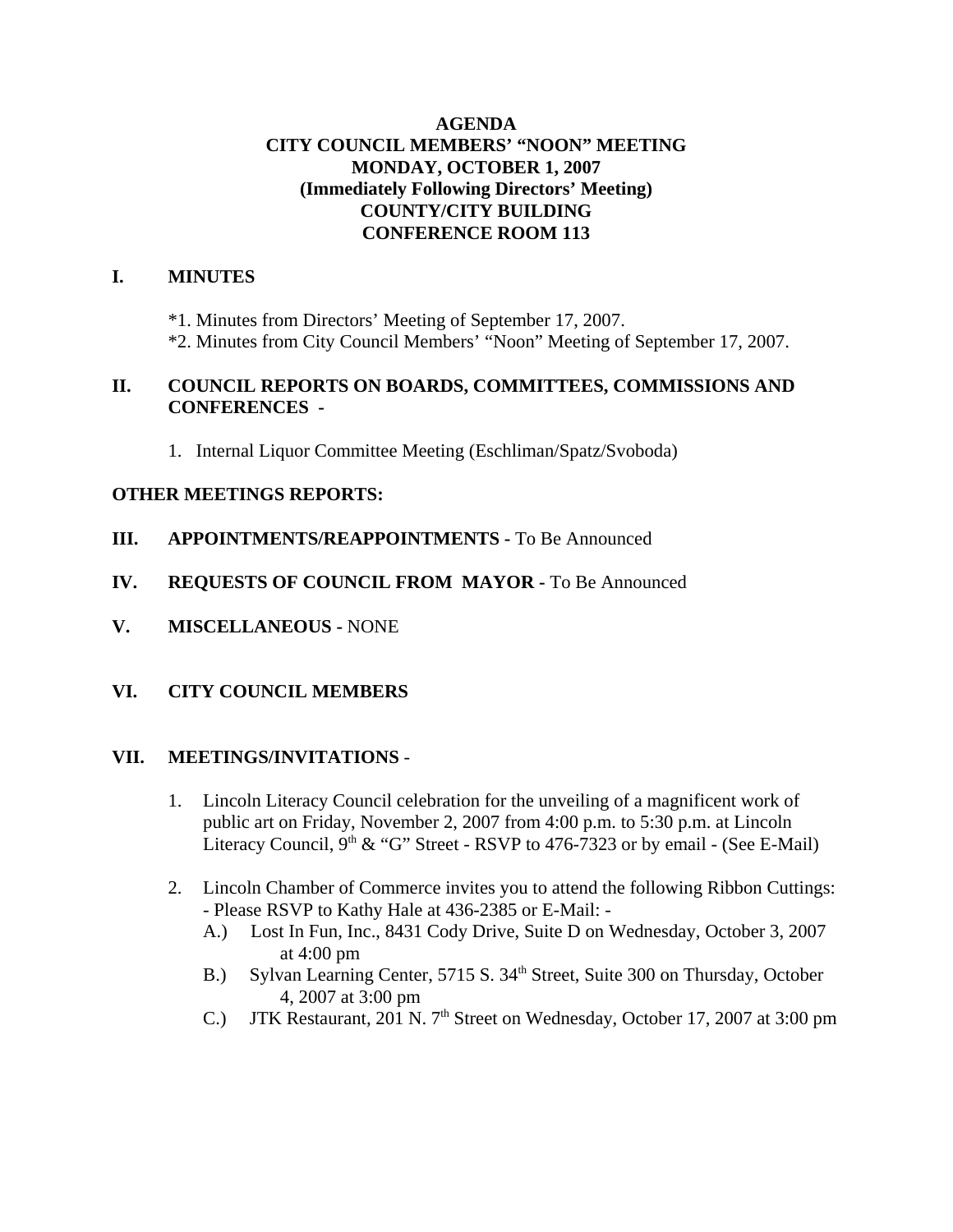- 3. YWCA Lincoln 2007 Tribute to Women Awards  $27<sup>th</sup>$  Annual Celebration on Friday, October 26, 2007 at The Cornhusker Marriott Hotel - 10:30 a.m., Social - 11:15 a.m. to 1:00 p.m., Program & Luncheon - Cost: \$30/person - RSVP by Oct.  $17<sup>th</sup>$  - (See Invitation)
- 4. Celebrate our Grand Opening-Nature & Wildlife Decor Gallery at 3203 South Street on Saturday, October 6, 2007 from 5:00 p.m. to 9:00 p.m. - 436-2489 - (See Invitation)

# **VIII. ADJOURNMENT**

# **\*HELD OVER FROM SEPTEMBER 24, 2007.**

ca100107/tjg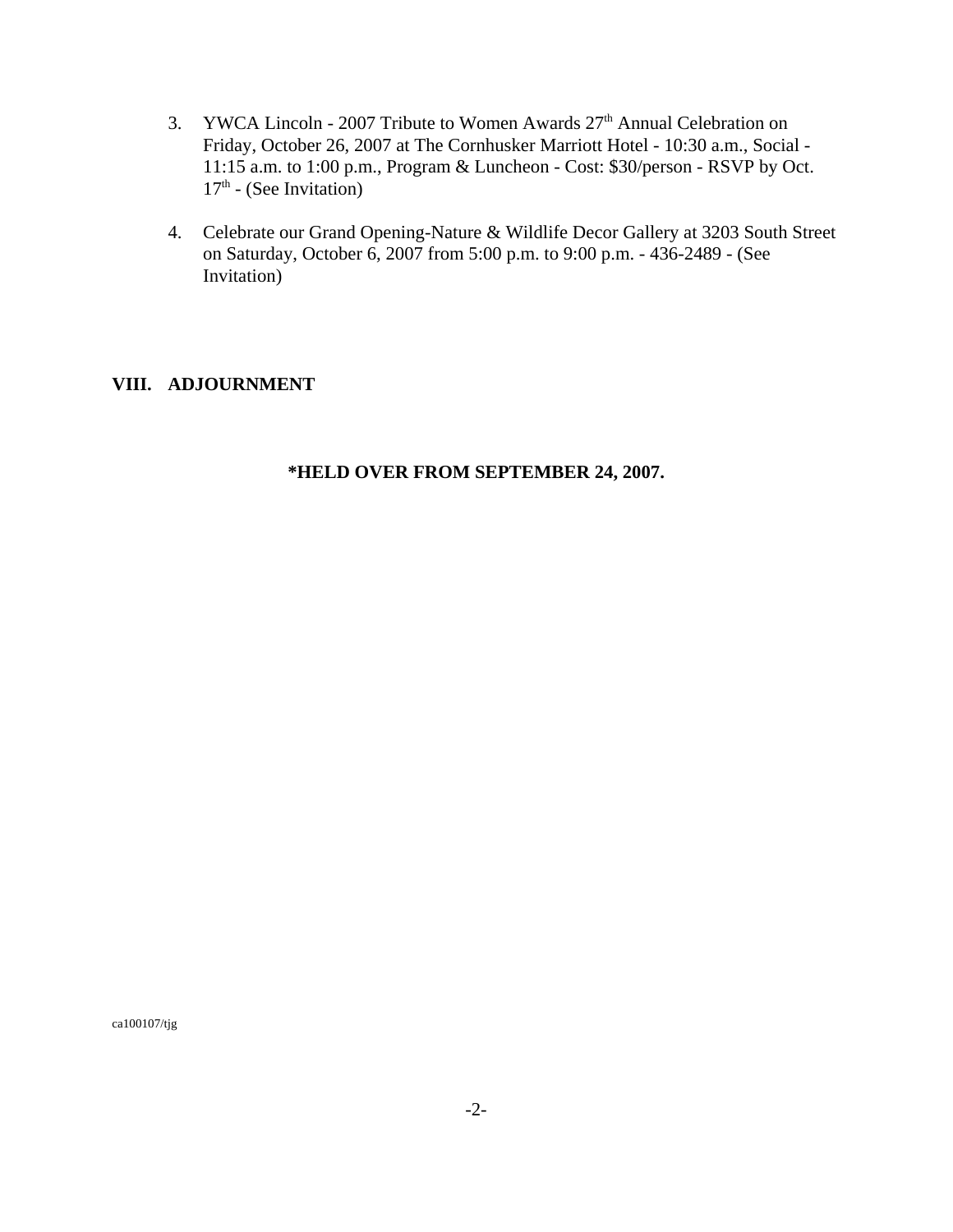## **CITY COUNCIL"NOON" MEETING MINUTES MONDAY, OCTOBER 1, 2007**

**Members Present:** Dan Marvin, Chair; Robin Eschliman, Vice-Chair; Jon Camp; Jonathan Cook; Doug Emery; John Spatz and Ken Svoboda.

**Others Present:** Rick Hoppe, Administrative Aide to the Mayor; Denise Pearce, Mayoral Aide; Trish Owen, Mayoral Aide; Dana Roper, City Attorney; Coby Mach, LIBA; André Mick, LIBA; Kyle Fischer, Lincoln Chamber of Commerce; Mary Meyer, City/County Clerk and other interested parties.

Copy of the Nebraska Open Meetings Act posted on rear wall of Room 113.

Chair Marvin opened the meeting at 11:23 a.m.

#### **I. MINUTES**

\*1. Minutes from Directors' Meeting of September 17, 2007.

\*2. Minutes from City Council Members' "Noon" Meeting of September 17, 2007.

Marvin called for approval of above meeting minutes. With no corrections the minutes approved by acclamation.

# **II. COUNCIL REPORTS ON BOARDS, COMMITTEES, COMMISSIONS AND CONFERENCES**

#### **1. Internal Liquor Committee Meeting (Eschliman/Spatz/Svoboda)**

Spatz stated ILC is including the question of where the origin of last drink when admitted to Cornhusker Place. Not asking for names of just bars, but Quik Shops/places liquor is purchased off sale.

Svoboda said they did have discussion with one bar owner on high threshold type of activity, including beer bongs. This bar owner said they put non-alcoholic beer in their beer bongs. Also, the bar is outside of the downtown area and to attract college students/young professionals offer drink specials. They have a 9oz. quarter draws, instead of 12oz., which is served downtown. The bar owner shared concerns, and it is a fact this bar did not have admissions to Cornhusker Detox lately. Ideally what he is doing is right. In the past they had high incidences, but for the past three months have had none.

Spatz commented they talked about Saturdays, particularly the USC Saturday with the activity volume in Lincoln more than had been seen before. The number of tailgating socials produced people going to the restroom outside because of the lack of public restrooms, or port-a-johns. Did discuss for the future possibly with X amount of people, have X number of port-a-johns.

Svoboda said Major, who represents NU Directions, was concerned and commented the number of people is an anomaly, even more than the Notre Dame game a year ago. She stated tailgating on university owned properties was considerably more intense, and even on the east side of Memorial Stadium saw people drinking beers. The drinking was not hidden, and probably a large number came from out of town, and did not realize the harm. But, drinking was unable to be controlled or patrolled at that point. ILC tried to think of a worst case scenario. How often do these anomalies happen? How often will they happen? What will we do in advance? Also, Russ Fosler, Joy Citta, and Captain Kawamoto are working with downtown private lot owners. One lot north of the INS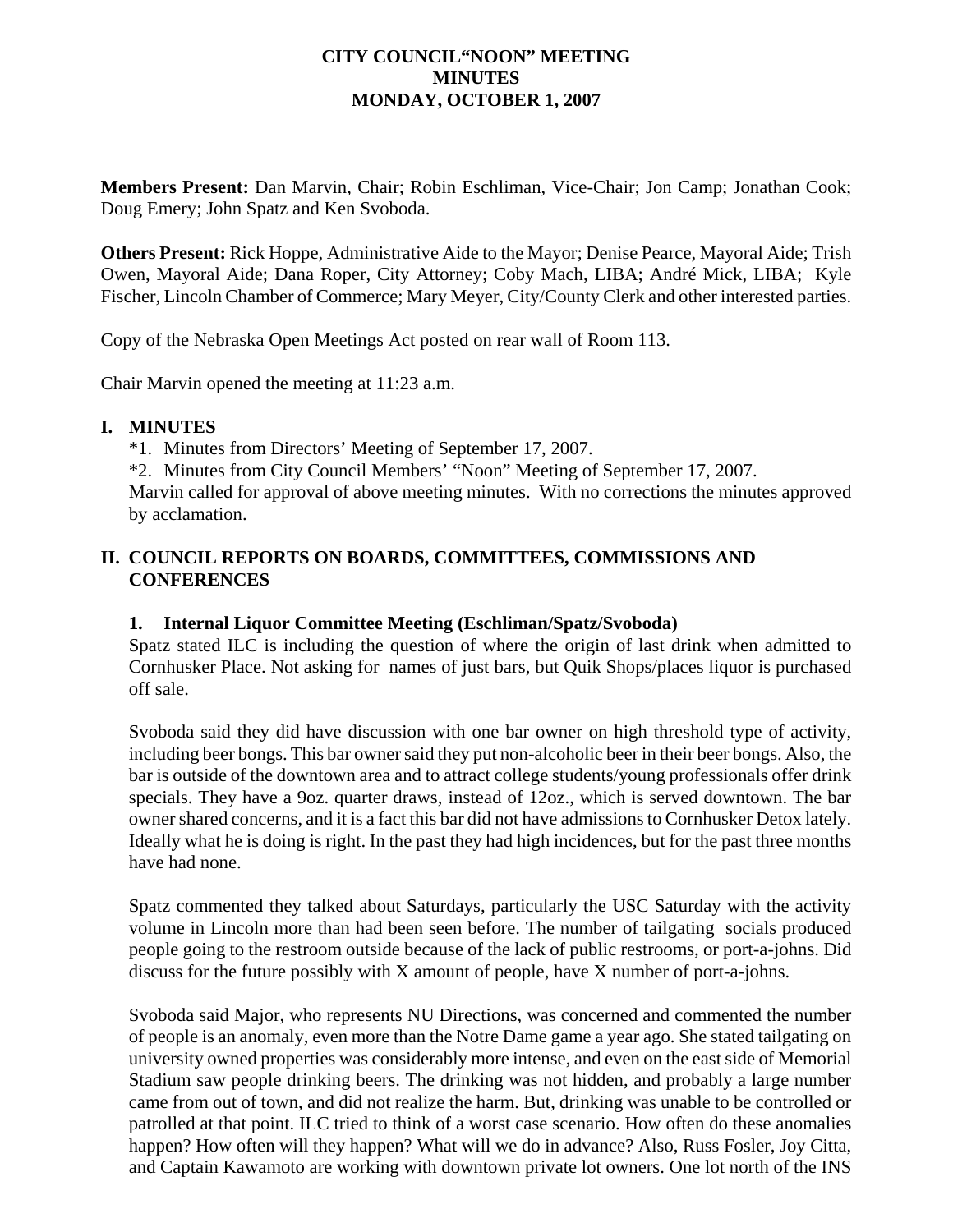building had three beer distributors which drew in several thousand people by giving away free beer. The downtown bar owners, represented on the ILC, said they're talking to the beer distributor, saying how will they sell when it's given away? One beer distributor either brought in, or sent out a publication, with at least two or three thousand people attending that particular event, tent. Will have follow up discussions on how to control.

Eschliman added they asked if the disorderly house had any applications to lot owners? Svoboda said the city attorney will investigate and see if an amendment is needed. Marvin commented the parking lot south of the Golds building is not city owned but you see people consuming alcohol. Is this alright in that location? Response was yes. Svoboda thought people probably have issues with State or University owned land being available for alcohol consumption. Svoboda reported Major said letters do go to people using these areas for tailgating, cautioning them to be as discrete as possible. No open cans or bottles. Svoboda thought this would say drink on our property even though illegal, but do more discretely. Svoboda stated he doesn't appreciate this, nor does he think appropriate, but is what UNL has decided.

Camp said the ILC report listed one establishment doing bongs but the end result being no excessive claims at the detox center, maybe a better benchmark? Do we want to arrest them, versus ones causing the high blood alcohol content? Svoboda replied the police department's goal is to try to keep at a minimum. In reviewing bar activity reports nearly every downtown bar has high detox attendance numbers. But in looking at the numbers it isn't quantified to the college age group. There are chronic drinkers in downtown Lincoln in the 25 to 35 year old group. This group has the heaviest admittance into detox, with most being a last drink. The entrance interview at detox now has the question of where did you have your last drink? And responses are their car, Quik Shop locations, or downtown bars. Over the last couple of years can't specify they got drunk at a specific facility. For example, a bar where everyone congregates at the end of the evening. The drinkers may have had too many across the street, but since they were here for their last beer, even if not served, it is the place last attended and written down when brought into detox. If chronic problems arise with specific bar owners we bring the bar owners into ILC and request elimination of the high risk activity.

Camp inquired about a particular establishment whose owners were asked to attend a meeting. Svoboda stated their numbers are about the same as before, but with a new manager. The fact is this is an extremely large bar, with great popularity. In six months the popularity might be gone. Downtown bar drinkers are very fickle, they go where the downtown bar scene is. Emery added if we look at it historically any Saturday night game is a problem. Even with the game starting time at 7:00 pm, people start drinking at 9:00 am. Emery stated he doesn't know the best benchmark, but worry about internet pictures showing bar owners simulating binge drinking. Anything we can do to inform people that beer bongs, any binge drinking, is just plain harmful. If not to you, it's when you get behind a wheel. This is regardless of putting water in beer bongs, but the average person looking at the Internet doesn't know what's in there with their assumption being binge drinking.

# **2. Problem Resolution Team (PRT) (Emery)**

Emery said unfortunately the committee looked at eighteen (18) properties, and hope this amount isn't a precursor to where we're headed. Thanks to the Mayor's office he thought they had the Rosewood Inn property moving towards possible demolition, as it is certainly an eyesore and a danger, or liability, to the City. Hopefully by the next meeting we will see signs of demolition to the Rosewood Inn. Spatz asked where the Rosewood Inn was located. Emery replied by the airport.

# **OTHER MEETINGS REPORTS:**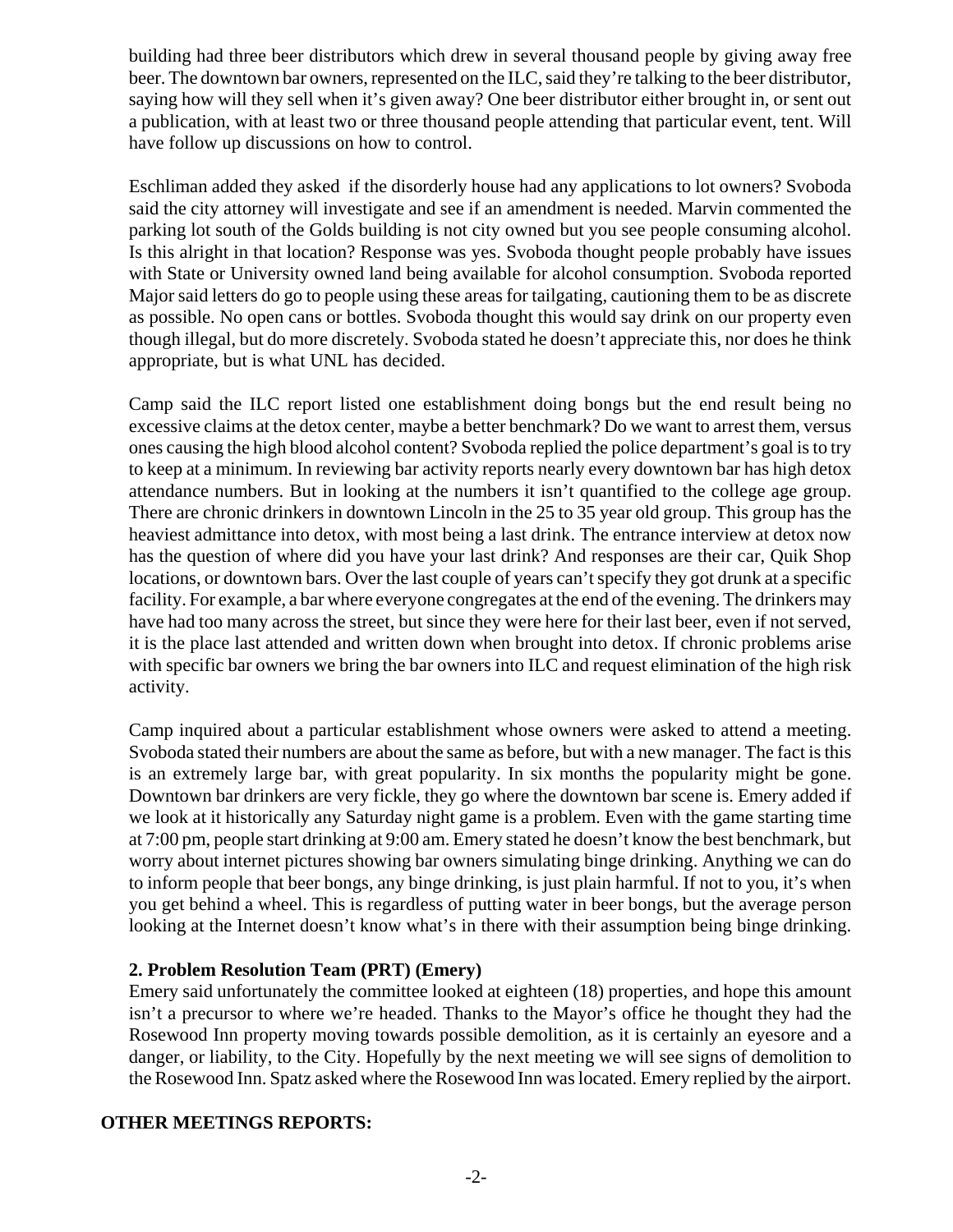#### **III. APPOINTMENTS/REAPPOINTMENTS**

Pearce stated no reports this week. Will have next Monday.

# **IV. REQUESTS OF COUNCIL FROM MAYOR**

Hoppe stated they're still waiting on people's availability for the Omaha Lincoln City Council Meeting. Also asked if anyone had great ideas of where to host? Checking with the University to see if possibly we could host in an athletic department facility. Marvin said possibly the Haymarket Ball Field since Omaha is considering building a new field they could see how ours is constructed and if it meets their needs. Svoboda commented he has attended a retreat at the ball field and did not consider it to be a good location. Hoppe added last time we had two Omaha City Council members. Mr. Weaver from Omaha stated he would attempt to have more people attend. Hoppe added possibly by offering something more glamorous than usual we'll have a few more attendees.

Marvin thought another alternative would be a stadium skybox. With the skyboxes on the south side, there is a large open area, with chairs, in-between the two sets of skyboxes.

Pearce added the Mayor, with permission of the chair, does plan on attending the audit board hearing, and will have an introductory remark. Herz is also going to speak about the audit types which are included in the set of ordinances, as well as the standards which govern the audits. Eschliman and Pearce had a previous discussion and in response to Eschliman's questions will have an amendment back with relatively minor changes. Will make sure everyone has copy.

# **V. MISCELLANEOUS**

**Union Contracts :** Marvin stated the Council will have serious input of union contracts next year coming up for vote. The personnel department will come and explain possibly a couple of times, and thinks maybe to have an executive session if receiving details. Marvin added the Council may want a meeting in the December, January time period to let personnel know what areas Council is interested in as far as proposals in the contracts. Eschliman asked if the Council could attend the meetings where they do the negotiating with the Union reps? Svoboda responded only if invited.

Marvin said Council has an opportunity to schedule, and doesn't know if it would be an executive session. Camp said in the past Council received reports, but always after the fact of negotiation of the different steps. Now think Council could be pro-active, with the budget next year, and have a session on items Council is interested in. Marvin said if Council is interested in doing should think of dates in the December - January, to be well ahead of the time frame.

# **VI. CITY COUNCIL MEMBERS**

**Camp:** No comments

**Cook:** No comments

**Spatz:** No comments

**Eschliman:** Eschliman stated Hoppe does an outstanding job and should receive the superman award. She explained with the Mayor and Marvin out of town she was next in line. Hoppe needed her signature and after hearing her on KLIN he tracked her down and obtained the signatures.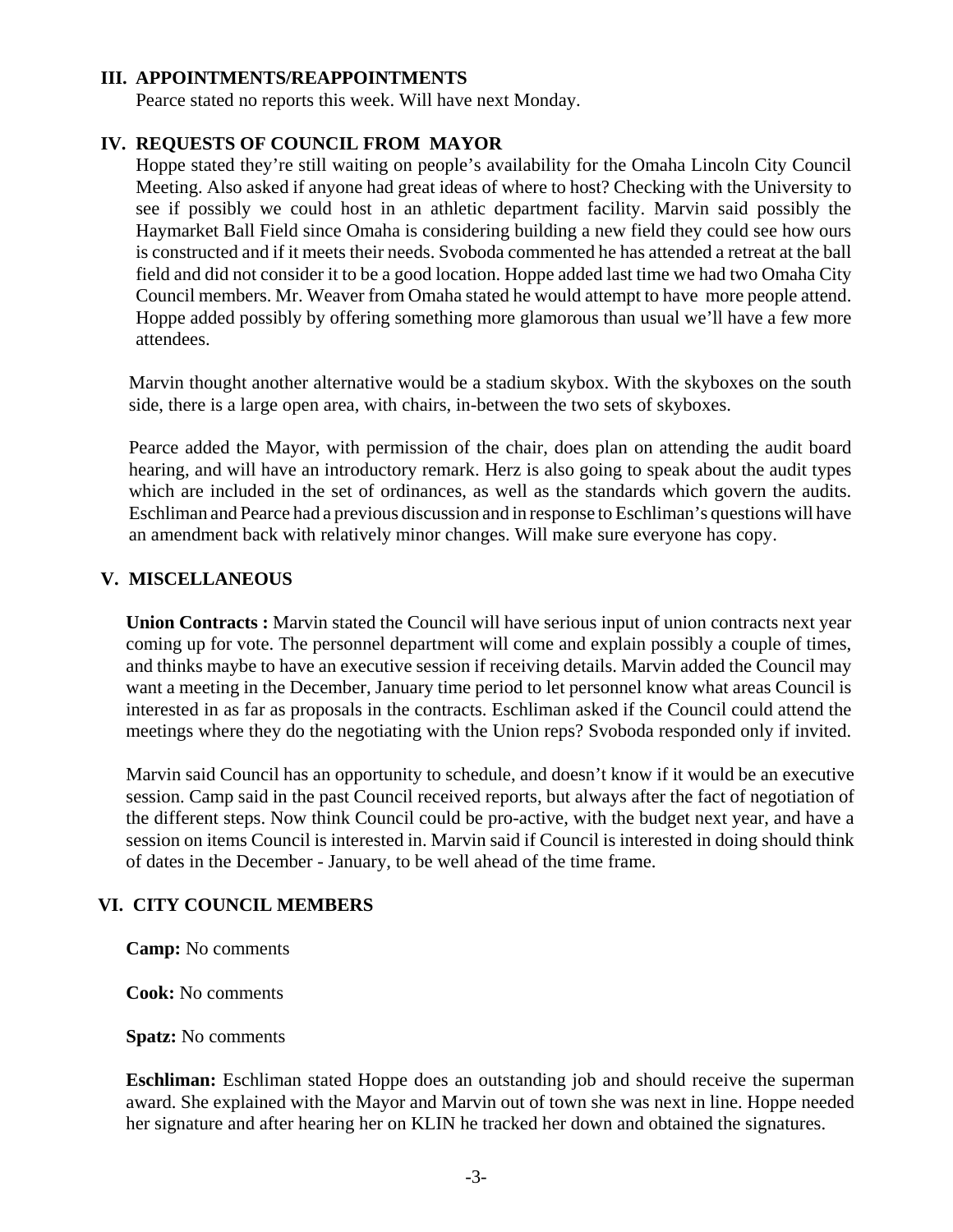#### **Svoboda:** No comments

# **OTHER MISCELLANEOUS: StarTran**

Camp asked about StarTran monies, and affirmative action, questioning if there was information Council should know? Hoppe replied they received evaluation from the Federal Government, who looked at StarTran in regards to our affirmative action office and that our affirmative action officer does not report directly to the Chief Executive. They gave a time frame to respond, fairly immediate, but would not jeopardize money in the near future. We need a discussion, not only for StarTran but for the departments accepting federal money. We have, or will be instructing, department heads to look at their federal funds and the requirements so we have a greater understanding of requirements in regards to affirmative action, and then do an evaluation. A step to go before we're ready to talk.

Marvin opened up the StarTran issue to the Council, stating he doesn't know the status of Worth's health. If Council has the hearing on the  $8<sup>th</sup>$  and Worth isn't available, should we keep the public meeting open? Are there items Worth should weigh in on directly? The 8<sup>th</sup> is the Second Reading, a Resolution. We can leave open.

Camp stated he wanted a Council Pre-Council as there have been different thoughts in the past on where to go, and it was brought out that possibly we would take a million dollars out of the budget. Marvin replied what he wants to avoid on the  $8<sup>th</sup>$ , with Council given the question of changing, or not changing routes, is to introduce discussion of route change and reducing funding to StarTran.

Cook commented he doesn't think Council should approve a new plan, with new routes, if there is some intent of Council to make changes in the amount of money StarTran will have. Feel it unwise to reform the system and then introduce the financial. So, a yes vote is a vote to maintain current funding, to reform the structure and to go forward as our long term plan. If there are other ideas, this probably should be held up. If so a proposal would be brought forward to the StarTran Advisory Board to make other changes.

Spatz asked if there is an intent to reduce funding which should come forward at the first part of the hearing? Marvin thought they had done that, a few weeks ago said if people want to do, at the end of a meeting could make motion that we reduce funding level by X amount of money and give directions to the StarTran Advisory Board to come back with bus routes which provide that level of service. Then would have new bus routes. He doesn't want to approve bus routes and then say now we have to cut them. For the Council to make a cut in the bus system we're getting to the point where you have to start speaking, or holding your peace, on cuts as we can't do both. There's an opportunity for doing which is from within the dias to say I move to make this kind of fiscal cut, and putting to a vote. Otherwise we maintain the routes we have, or provide a different level of service that's fiscally neutral.

Emery thought if that is the decision, should hold a public hearing. In terms of this package, as it would be irrelevant, or talking about things we don't know about, as we don't know what kind of route changes there could be. Marvin stated they'll have people coming on the  $8<sup>th</sup>$  to discuss the proposed routes. He asked Council to clear this question out of the way before the 8th, and if the question isn't put on the table would assume we're dealing with changing to a new system, or leaving the same. Cook stated someone could make a motion today to delay the public hearing if they felt they prepared for next week on direction to the StarTran Advisory Board. Would note when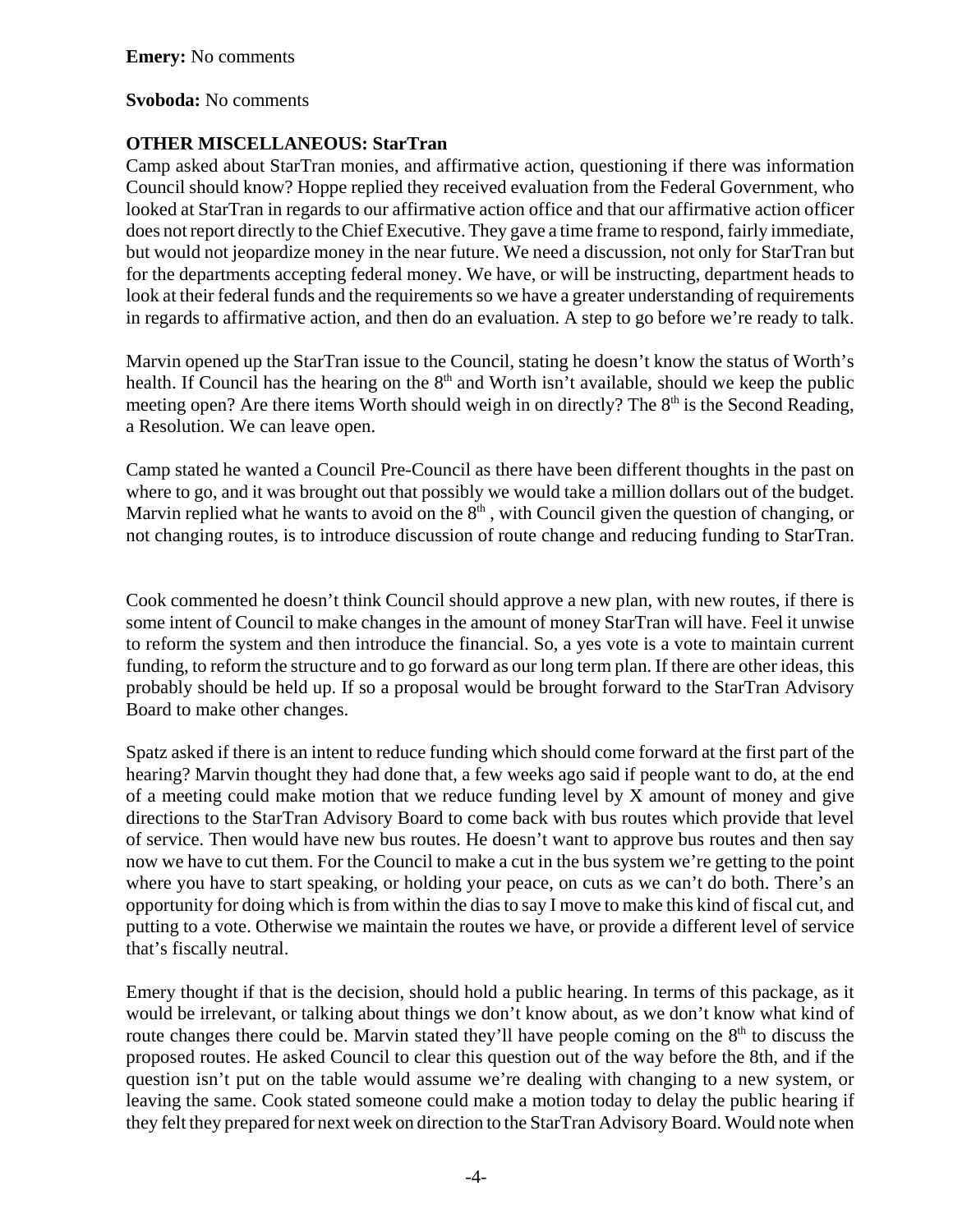you say we can make the motion from the dias it's not a binding motion, simply direction of the fact that more members of the Council might vote for it, and give direction to the Advisory Board, but would not be taking any official action.

Owen asked if advertised doesn't the Council need to formally open the hearing and accept comments and then can keep the hearing open, but have to open the public hearing? Roper asked if it was advertised for today, or next week? Owen thought it was in the agenda. Roper said could possibly correct before next week. Camp commented today may be the time to have a motion to delay or put on pending. He thought there would conversation and then could step back and gauge where to go. Marvin said he talked to Cary and Worth, and this would be the third path, which is go ahead with what we have, if the routes are approved, or existing routes maintained, we have them prioritize the route structure, so we can provide some certainty and give direction to the StarTran Advisory Board, to bring the level of services, routes, that we'll provide services to for a long time.

Cook added he thinks Council needs to be very careful, because base route concept implies there will likely be cuts in the routes with smaller priorities, and then would really shake up this plan. Even thinking of going that direction perhaps is not the way to prove effective without more information.

Svoboda's opinion was that Council follow through with the public hearing as there maybe individuals stepping forward saying to look at a base route concept, as opposed to having an arbitrary number thrown out and suggesting StarTran cut that amount. Would rather go back to a zero base operation. First, define base on ridership where our core, or base routes, will be and then move forward with a process that we, Council members, didn't have a lot of input other than going through the public process, and being neutral and discussing routes. It was Mayoral and StarTran Advisory Committee driven and this is the opportunity to take public testimony and say the majority is certain of what this particular revenue does. Would like to look at the base route option, and put before the public process. If it takes time at least we will do right the first time, as opposed to injecting new routes, having people get comfortable with services and later go back to different routes. No problem following through with the process we're doing, and if necessary put on pending.

Camp said he agrees but the idea is wanting to help people make long term living location choices, and using public transportation to help. Let people know up front that we may put on pending, or not. Camp added he has enough questions and personally hates to vote, whether up or down, as a lot of people spent a lot of time and effort and just now coming before us. Hate to close the door and think we could have some good testimony.

Cook said with the public there may be people today who are aware of what might be discussed next week, and might testify regarding the base routes or a cut to the system, informing us in a different way. But believes the public majority will be speaking specifics of route changes. Without additional advertising cannot imagine Council will hear a lot of feedback, pro or con, and a concern. This would be a reason to hold for public hearing and have additional public discussion, inviting people, or even have a resolution on the agenda, to attract attention.

Emery said he would be concerned if we change perimeters of the financing, we change perimeters of what the consultant suggested. The decision should be made and then go forward if the decision is not to cut. If to cut we send everyone back with our recommendations.

Camp added this is a shortcoming of our legislative approach in that we let an outside body go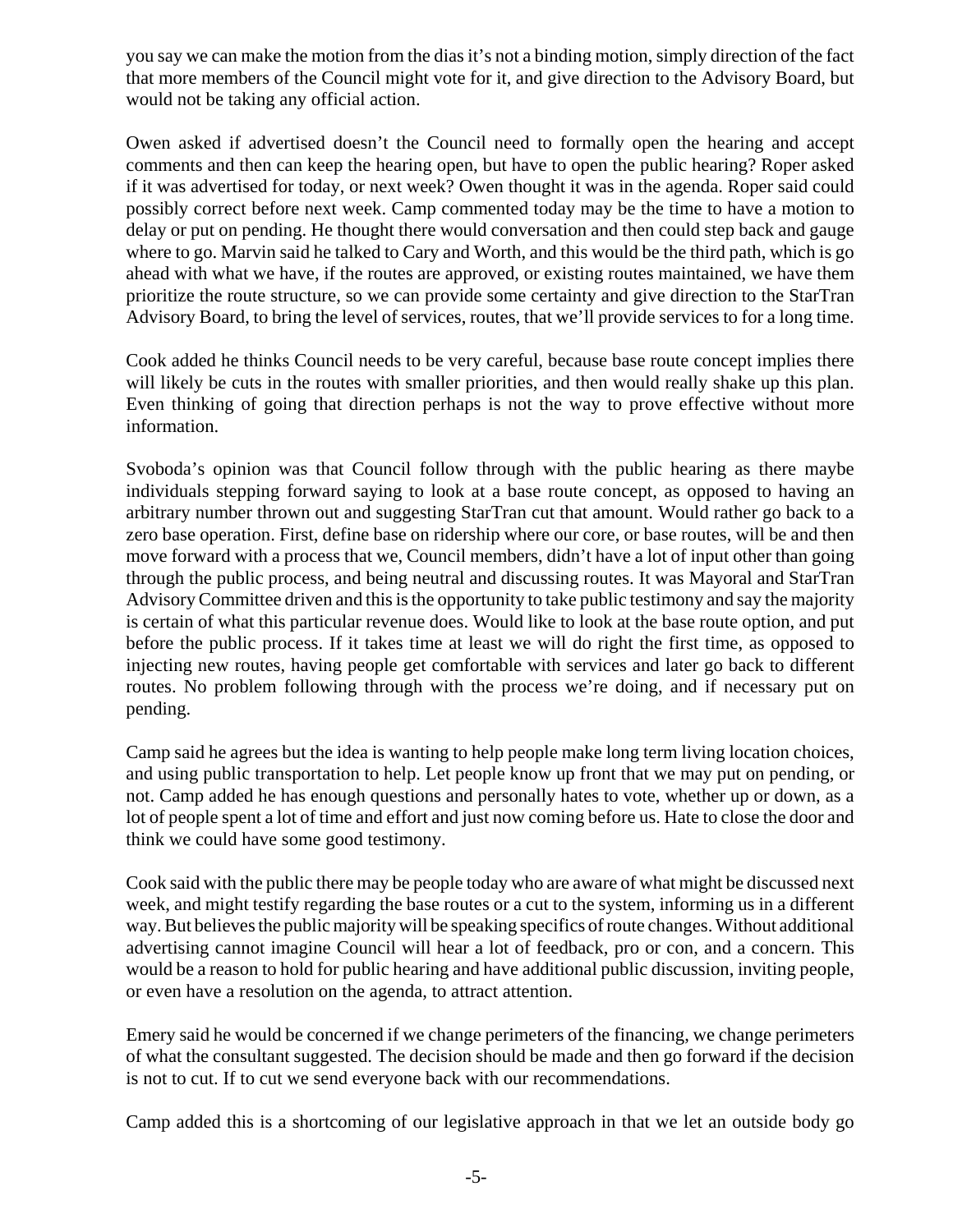through this and then present, and we didn't have an opportunity in-between getting this and what comes before us. The State manufactures what comes before us, and we're in the reactive posture. Believes it is critical Council become pro-active and get consultants to give opinions, but it doesn't necessarily mean we follow it.

Marvin stated he doesn't think Council could introduce too many questions. If it's a question of physically constraining the buses, let's get answered prior to the discussion hearings. Cannot have a hearing on proposed bus routes, which have one set of fiscal constraints and suddenly introduce another question saying let's reduce the number by a million dollars. Marvin did make calls and if possible have a noon meeting to discuss. If it is the will of Council to make this kind of fiscal constraint, let's get out in front and we'll scrape the whole process. Will not do other, won't have people come testify because we'll change the nature of the question. We need to have this out early. If there's the vote to do then would be by the majority. But if the vote isn't there, or the people don't make that motion, then let's discuss the merits of the proposal versus what we have now and decide, as it is an either/or question. He doesn't see how Council can introduce, with Council's way of doing, which is either yes or not, with a third option and the fiscal constraints. We have to put constraints in now, get the question out, have it answered, and if yes, let's constrain more fiscally, send it back, and get new routes so we can vote on those.

Cook asked what the consultant cost was? Marvin thought one or two hundred thousand. Cook commented there maybe possible additional costs for consulting needed to have a different set of routes, and regarding pro-active or re-active, we had a Council Member on the committee and think Council Members were involved. When cuts were forwarded, assume Newman supported this particular direction. Now if the Council, as a whole, felt it was the wrong direction a year ago it would have been helpful to bring forward. Going back to reform will be costly and time consuming. Thinks Council did have a chance to weigh in at that time, and Council, or no one from the public said we should cut a million dollars. Camp said maybe there wasn't the words of base routes, but have been talking corridors for two years, and did discuss. Cook added there was no direction given by Council to say we didn't agree with the Mayor's direction on the committee. Svoboda commented if looking for a straw vote, he thinks to follow through with the public hearing next week and if Council has questions, possibly the majority of the Council would put on pending.

Eschliman stated she made a proposal to cut \$250,000 out of the bus budget, and was the only vote. The rest of Council wanted to get this before making that kind of decision. Seems now that we have it, have a public hearing and make the decision whether to cut the budget or not. Because we passively gave approval to status quo.

Emery said in the interest of the public would say to go forward and say what will be discussed, and have a public hearing. You've given the public a date and at the same time say we're going to cut a million dollars. You've given a debating switch. Whatever direction Council decides to go do think there is incumbency in honesty about the fact we're going to discuss what is doable. If cutting a million dollars, this report is not doable. If the public comes down to talk about this report, and at the same time we say, that's not our direction to go, this is an exercise in frugality.

Marvin agreed and the point he wants to make is to clear the question. By voting this on pending, what are we telling the public? We put on pending but with the idea we're going to put this additional fiscal constraint in and would like to clear this question out of the way.

Svoboda stated the entire Council didn't have input as to the base of charge. The base charge came from the Mayor's office and said, we want you to put together a proposal that is revenue neutral. If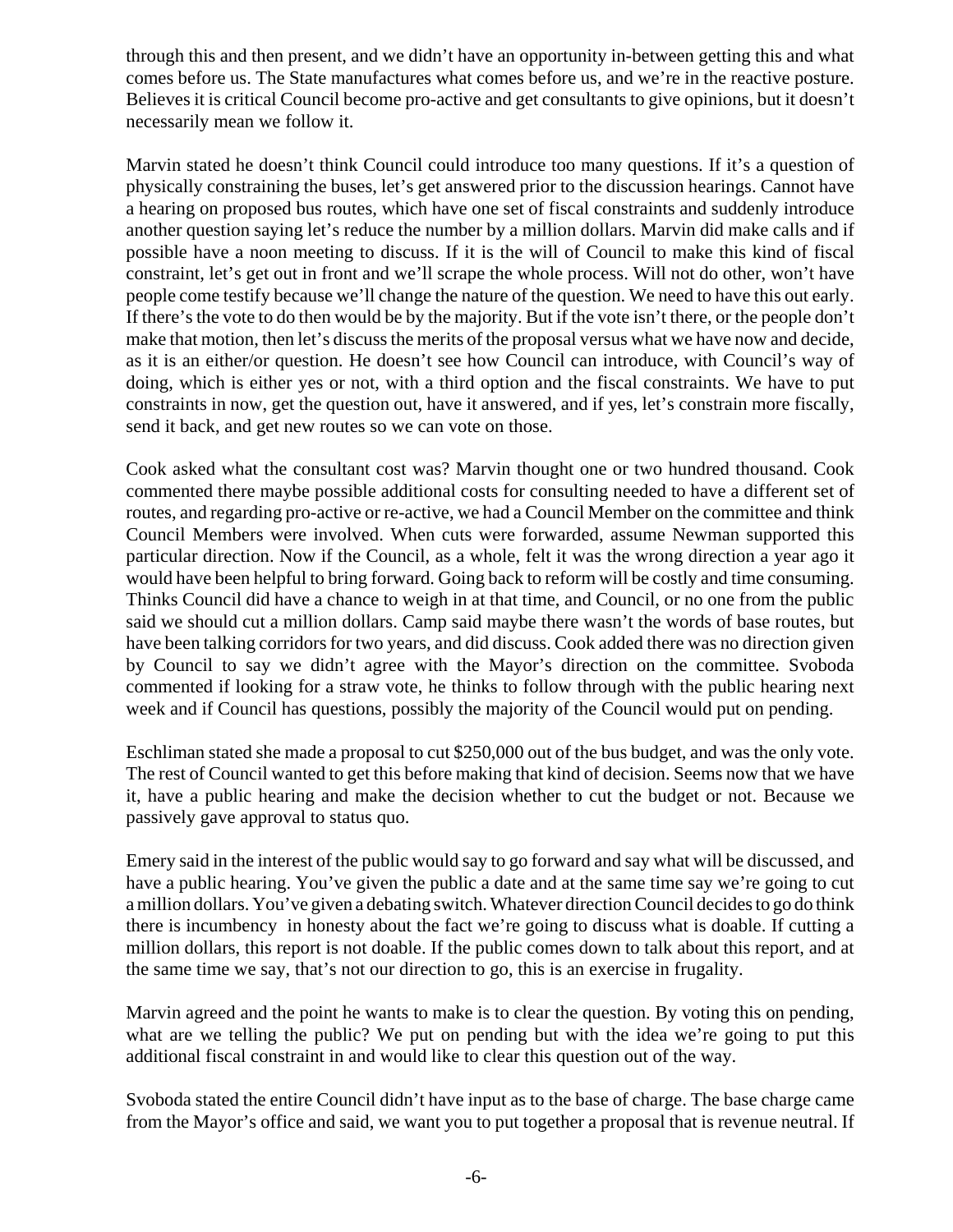there would have been a vote of the Council at that time, don't know what the vote may have been, but do feel at that time we used the term "core" routes, which had been a discussion two years ago. The question was, "What are you going to do with StarTran?" and at that time several of us said we need to establish "base" or "core" routes. Svoboda said how he accepts the report is going to be based on that information, not an arbitrary number of cuts.

Cook asked if there was value on changing the scope of what the StarTran Advisory Board should be working on? If there were four votes for a significant cut, and directions were given to staff, who work on this, and then spend more money on a consultant for a new plan? Then it would be brought to us. We would then have an entire room full of angry people. The question would be is that really a viable alternative or really isn't what the community will accept, and at that time we vote to go back with it? Do we want any kind of public input on the direction of using the StarTran Advisory Board, and getting additional studies? Or, do we want to do without public input? Feel if we have next week's public hearing we would not really get the feedback.

Svoboda felt the Council would receive feedback based on the route changes. Cook stated it wouldn't be on the larger question, how many people would know? Svoboda said he understands but this is what we have and to at least have the public hearing on this. A great deal of time, effort and money have gone into the study. Would like to have the public hearing and then if the Council says to adopt, we do, and on June  $8<sup>th</sup>$  changes are made. If there are four or more Council members who say the exact opposite, not knowing if they agree, and possibly don't think it's good structure to put routes in place, make changes, and then change a year or so later.

Cook said because of the concern of different ideas on base routes, if there is going to be some direction given for this problem, one option would be to hold up. Have a resolution drafted, put on the agenda, call for a study of the particular perimeters regarding base routes and look at cut backs. Then the public could speak, could have both on the agenda for public hearing at the same time. This would be well advertised, people could speak, and we could pick one.

Marvin added he might disagree because if Council gives direction back, saying we want StarTran Light, no one knows what StarTran Light looks like. The people who are going to lose service don't know what StarTran Light is. They may be riding an almost full bus thinking it wouldn't be included in StarTran Light. The public is only going to know when we unveil StarTran Light. The public will not know how they will be affected until someone comes with a map saying this is where the service will be. If we're going to task people to do, they'll bring back a proposal, and we can have a public meeting so people know what StarTran Light is. How else will the public know where the routes will be?

Cook said the StarTran Light and the StarTran Standard, might be full powered and they both would be on the agenda potentially? Marvin said when he called around he thought if we were going to go with this reduced formula, we sent them off that, and then this one, the \$200,000 study gets tossed in the wastebasket. That's what we're doing. Cook replied before vote. Marvin stated they were not spending that, they had voted.

Svoboda said that's why he asked if the money spent on the study, plus the work which went into it, how much will be the basis for an additional study of base routes? The reply was a great deal if this goes in. Marvin added there are great maps included, showing where customers live. Svoboda commented even if tossed a great deal will be gleamed from it, if in fact it is the direction Council goes.